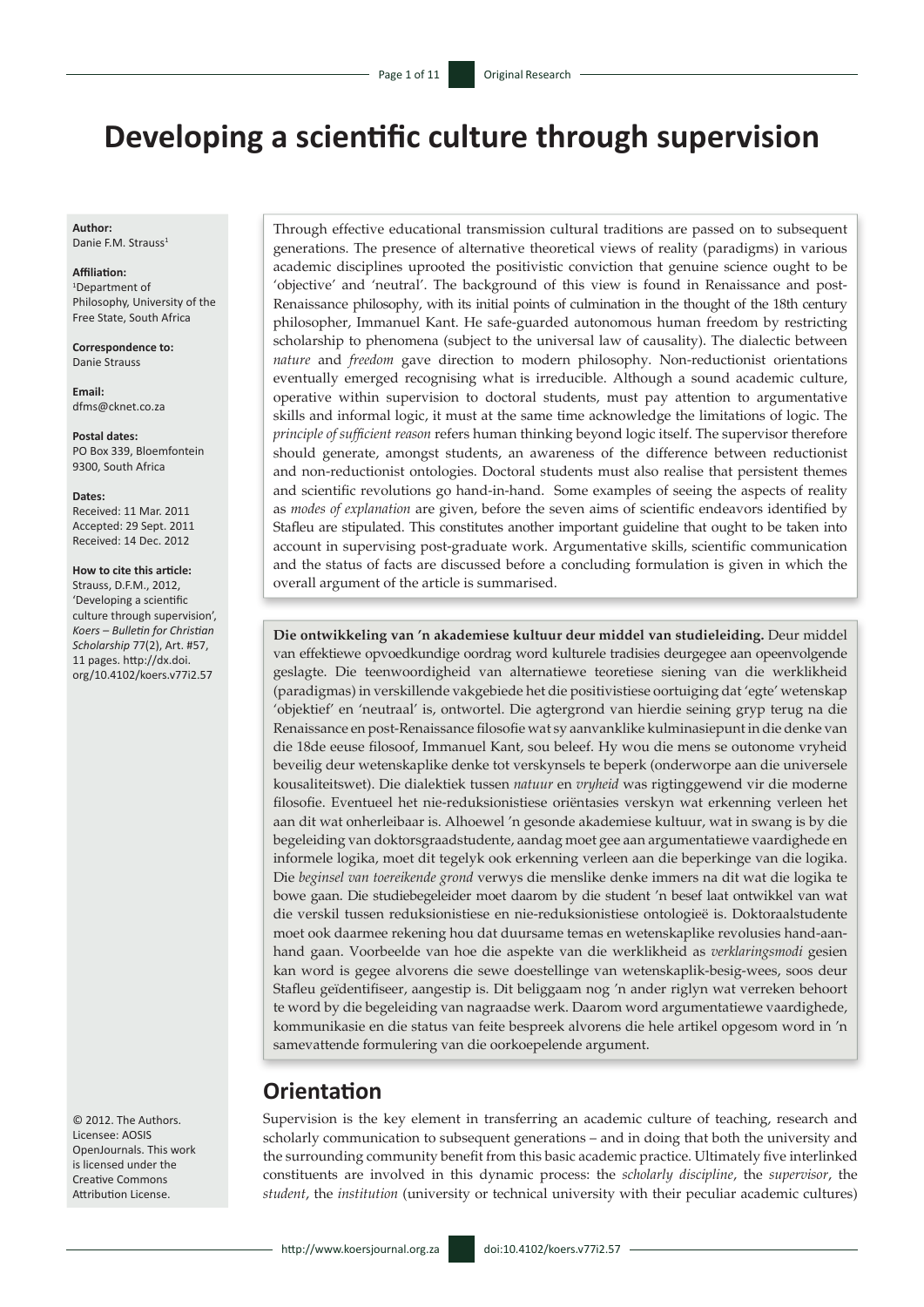and *society*. However, in this article the primary focus will be on the academic discipline because it lies at the heart of an academic culture and because those involved in the process of doctoral studies, the supervisor and the student, are the custodians and stewards of such a discipline. If this stewardship is properly executed non-academic society will also benefit from its contribution.

Golde and Walker describe a steward of a discipline as a person who 'thinks broadly about the entire span of the discipline and understands how its constituent parts fit together' (Golde & Walker 2006:12). In this same volume Elkana points out that in the 'natural sciences' the doctorate is *seemingly* 'in a much better shape than are the much-debated doctorates in the social sciences and the humanities.' The emphasis on the word *seemingly* is connected to the view that apparently the natural sciences are 'much less controversial' than they were and their 'objectives are less often questioned' than they had been, because 'the scientific community indulges in a greater sense of consensus than is the case in the professional communities in other areas of academe' (Elkana 2006). Yet, on the same page she continues:

Elsewhere in this volume, Catharine Stimpson tells us that the humanities are messy, pointing out the double sense of their messiness: turmoil, disorder on the one hand, and healthy complexity on the other. The same is true about the natural sciences. Just as in the humanities and the social sciences, there are no complete theories of anything in the sciences: the theoretical structures are far from complete; the foundations abound in internal contradictions and rapidly changing presuppositions. But whereas the social sciences and the humanities accept incompleteness and contradiction as a given, perhaps even welcome it, most of the natural sciences ignore it, claiming that incompleteness and the accompanying contradictions do not affect the daily work of the scientist, neither in experimental work nor in theoretical deliberations, for they are considered unimportant passing phenomena—actually, mere noises—on the long and uninterrupted road toward certain and complete knowledge and Truth. (p. 67)

One of the leading mathematicians of the 20th century, Hermann Weyl, who switched from the axiomatic formalist school of David Hilbert and became a follower of the intuitionist, Brouwer, without hesitation confessed: 'Like everybody and everything in the world today, we have our 'crisis.' We have had it for nearly fifty years. Outwardly it does not seem to hamper our daily work, and yet I for one confess that it has had a considerable practical influence on my mathematical life: it directed my interests to fields I considered relatively 'safe,' and has been a constant drain on the enthusiasm and determination with which I pursued my research work' (Weyl 1966:13).

These remarks are sufficient to show that the long-standing admiration of 'universal reason' did not succeed in avoiding diverging schools of thought ('paradigms') within the scholarly disciplines. At the same time it underscores the need for a sound academic culture supporting the doctorate student to come to terms with diverging paradigms.

However, it should be kept in mind that the acquisition of postgraduate academic qualifications explores one important

*detour* towards the development from childhood to maturity. It is normally accomplished by advancing the establishment and expansion of scholarly knowledge practically relevant for all walks of life, and it pre-supposes the remarkable correlation between two unique phases within the ontogenetic growth pattern of human beings – something, for the first time, investigated by the Swiss biologist, Adolf Portmann.

His empirical research is guided by the awareness of the fact that we are not certain about the phylogenies biologists talk about, but that we do have certainty about the natural system of currently living things. Instead of searching for similarities, Portmann rather investigates the *differences* between human beings and non-human living entities. According to this approach he characterises animals as *Umweltgebunden* [constrained by environment] and *Instinktgesichert* [protected by instinct] (Portmann 1990:79). In comparison with typical animal *growth rhythms* – which are gradual and continuous – the human growth rhythm displays two rapids, which are highlighted by a relatively long youth period running parallel with an accompanying long adult phase. These concurrent phases facilitate the effective educational transmission of a cultural legacy of millennia.

Portmann's pioneering work in this field established that human beings cannot be pigeonholed in either of the two developmental types that one finds in the realm of animals (animal kingdom - *Nesthocker* and *Nestflüchter*),<sup>1</sup> which caused him to characterise human beings as follows: '… human behavior may be termed open to the world [*Weltoffen*] and possessed of freedom of choice' (Portmann 1990:79).

This biotic developmental dynamic therefore shows that each period of development must be seen as fully embedded within the characteristic human form of life. Within the context of a differentiated human society this form of life also embraces educational and learning institutions like schools and universities. Within the latter *supervising* postgraduate work occupies a modest but indispensible role in the continuation of our shared cultural legacy.

This article sets out to investigate some elements that ought to play a role in supervision within the context of the elements mentioned above. The significance of supervision will be situated within the requirements of a sound *academic culture*. Hence, we commence by looking at the importance of such an academic culture for supervision on the doctoral level.<sup>2</sup>

<sup>1.</sup>These *Nesthocker* (*nest*-*huggers*) and *Nestflüchter* (*nest*-*leavers*) are categorised in terms of independent criteria. The latter are animals which have a way of movement, stature and proportions at birth similar to their adult form, with open eyelids and hearing channels and little dependency on the parents. *Nesthocker*, on the other hand, are born in helpless dependence, with closed eyes and ears and dependent on care in a prepared nest. Where does the human being fit in? The human being is born with open eyes and ears – a *Nestflüchter* feature; the size and shape of its bodily parts are disproportional to the mature form  $-$  a *Nesthocker* feature; it has a long period of pregnancy  $-$  a *Nestflüchter* feature; it is helpless and dependent upon a prepared nest  $-$  a *Nesthoc* increases from birth to maturity with a factor of less than 5), and so on. The human being thus fits *both* and *none* of these two ontogenetic categories of *Nestflüchter* and *Nesthocker* – it represents a truly unique ontogenetic developmental pattern, found nowhere else amongst non-human living entities.

<sup>2.</sup>A brief characterisation of the similarities and differences between a Master's dissertation and a PhD thesis is found in Lategan *et al*. (2005:74)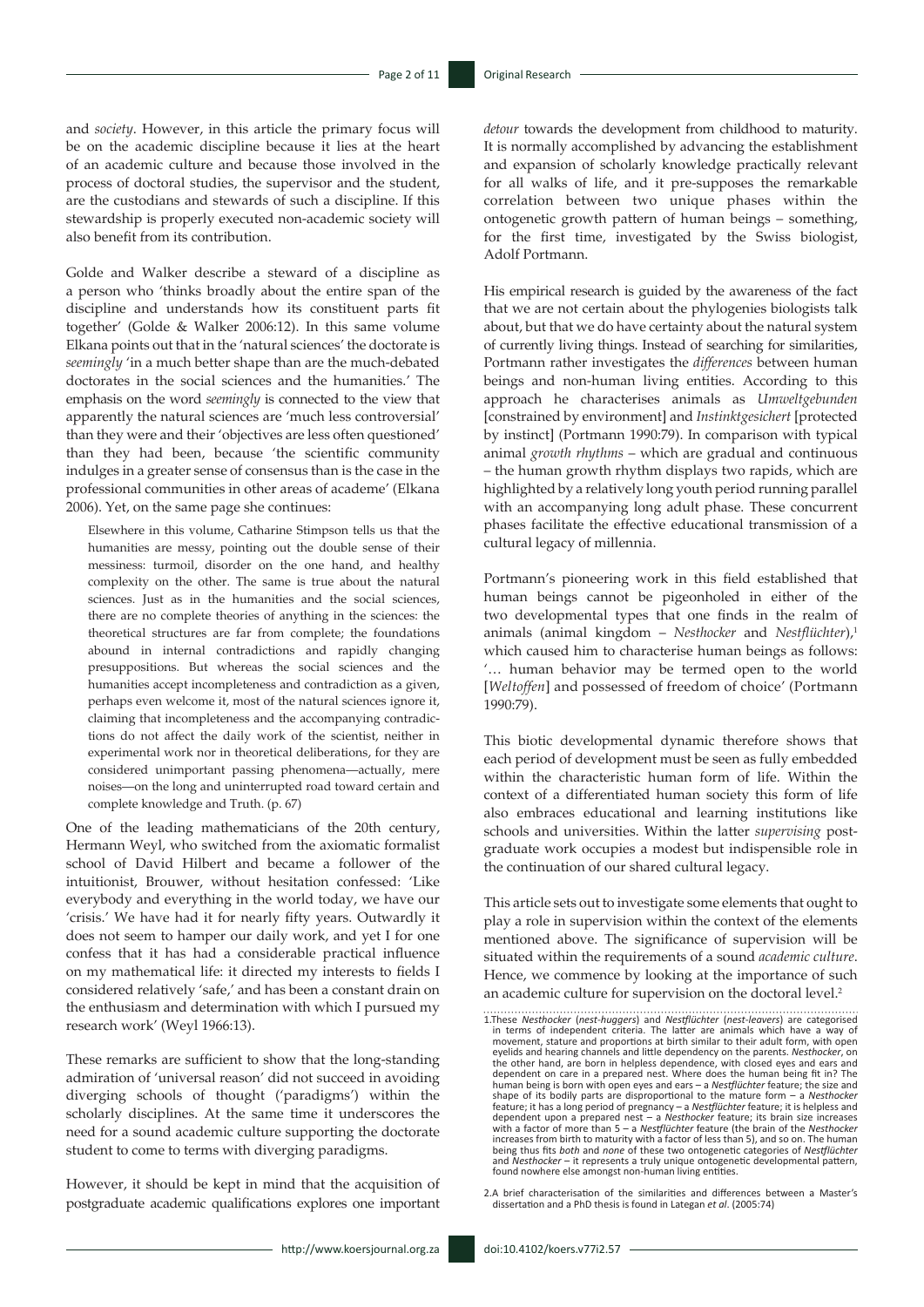# **Probing the spirit of our academic dispensation**

A comprehensive understanding of the scholarly enterprise has to account for diverse and dominant scientific traditions within all the academic disciplines, embracing both the natural sciences and the humanities. Particularly during the 20th century an increasing awareness of the foundational role of theoretical frameworks ('paradigms') emerged – eventually covered by the umbrella expression 'philosophy of science.'

In particular, supervising PhD studies therefore ought to take foundational issues into account, because at this level scholarly maturity requires that the implicit starting-point of such doctoral studies must be made explicit. This requirement applies even if the actual study is not primarily directed at this field of the philosophy of science (i.e. the philosophical foundations of the discipline). For this reason, reaching the *highest* qualification within any academic discipline, ought to articulate one or another theoretical view of reality in confrontation with competing theoretical frameworks or paradigms.

Lesham rightly points at foundational questions, such as: 'What are the boundaries of your investigation?' and 'How would you explain your conceptual framework?' (Lesham 2007:288).

Any prospective doctoral student has to obtain a familiarity with the dominating paradigms of the discipline in which such a student is working. The first obstacle encountered when this task is undertaken presents itself in a quite familiar term, the word 'science.' In North America and Britain, in particular, it is customary to restrict *science* to the domain of *physics*. What is normally not realised is that this practice mainly derives from a particular *philosophical* tradition, known as *positivism*,<sup>3</sup> although its roots go back to the Renaissance and the rise of the modern era.

According to positivism, science proper is based upon socalled *empirical observation*, and *experimentation* – and for this reason it is *objective* and *neutral*. What is meant by empirical observation is that true science has to start from what could be experienced through the *senses*, that is, it proceeds on the basis of *sensory perception* and so-called *sense data*. From sense data, science is supposed to construe its *concepts* and derive its *laws*. What became known as the *scientific method* consisted in formulating hypotheses and in testing them (experimentally) in order to arrive at *hypotheses* which were supposed to turn into *theories* once they had been successfully 'verified' (eventually it was said that they were to be 'confirmed'). Given this strict delimitation of *science* there was a need to contemplate what falls *outside* this domain, in other words a *demarcation* problem emerged. Wallner phrases this issue as follows: 'It was always attempted anew to set limits to science, in order not to give up what is typically human' (Wallner 1992:63).

Although this formulation of the problem may sound extremely innocent, its historical roots testify to the contrary. Going back to Immanuel Kant, the influential 18th century Enlightenment philosopher, opens a view on an intellectual tradition in which the rational capacities of the human being were highly regarded and eventually became triumphant in a rationalistic thought climate, such as the one found in the 18th century. In fact the underlying motivation of what surfaced within this Enlightenment era cannot be understood apart from the intellectual history of the preceding centuries. Initiated by the Renaissance, modern philosophy, during the 14th and 15th centuries, witnessed the rise of the ideal of an all-encompassing natural science (mathematics and physics) on the one hand, and the ideal of an autonomously free human person on the other.

Since Descartes (1596–1650), the ideal of such an encompassing natural scientific control of all reality started to dominate the scene. In order to proclaim its *autonomy* (being a law unto itself), and through this its *freedom*, the human person had to master reality with the aid of the newly developing *natural sciences*. In this way what became known as the personality ideal gave rise to the science-ideal.

In the mould of this new spiritual climate, the 'world' no longer embraces the human being. Rather, the world is now recovered as an *object* which is subject to the control of the autonomously free rational human being with its alldetermining natural scientific abilities. Husserl (1856−1938) refers to this as the *rationalistic science ideal* since Galileo (Husserl 1954:64ff., 119), and Dooyeweerd, in a similar fashion, speaks of the modern humanistic science ideal in its opposition to the humanistic personality ideal (*nature* versus *freedom*). The basic motive of modern Humanism is indeed that of *nature* (science ideal) and *freedom* (personality ideal) (cf. Dooyeweerd 1997−II:215ff.).

Because this is the motive directing our Western intellectual culture during the past 500 years, it is important that every supervisor and every doctoral student, in whatever discipline, has a basic understanding of the way in which this dialectical motive developed. This understanding should commence with the rationalism of Descartes, and follow its path until the long-standing rationalistic tradition is replaced by the irrationalism and relativism of postmodernity. Probing the way in which this dialectic permeated the various academic disciplines (both the natural sciences and the humanities) will enhance the intellectual level of the debate.

#### **Reductionism**

The striking shared feature of the developing academic disciplines is that both the natural sciences and the humanities were constantly characterised by diverging theoretical orientations, including mathematics,<sup>4</sup> physics and

<sup>3.</sup>Positivism is also called *logical-empirism,* dominant in the philosophy of science during a large part of the 20th century.

<sup>4.</sup>In respect of mathematics Beth remarks: 'It is clear that intuitionistic mathematics<br>is not merely that part of classical mathematics which would remain if one removed<br>certain methods not acceptable to the intuitionists.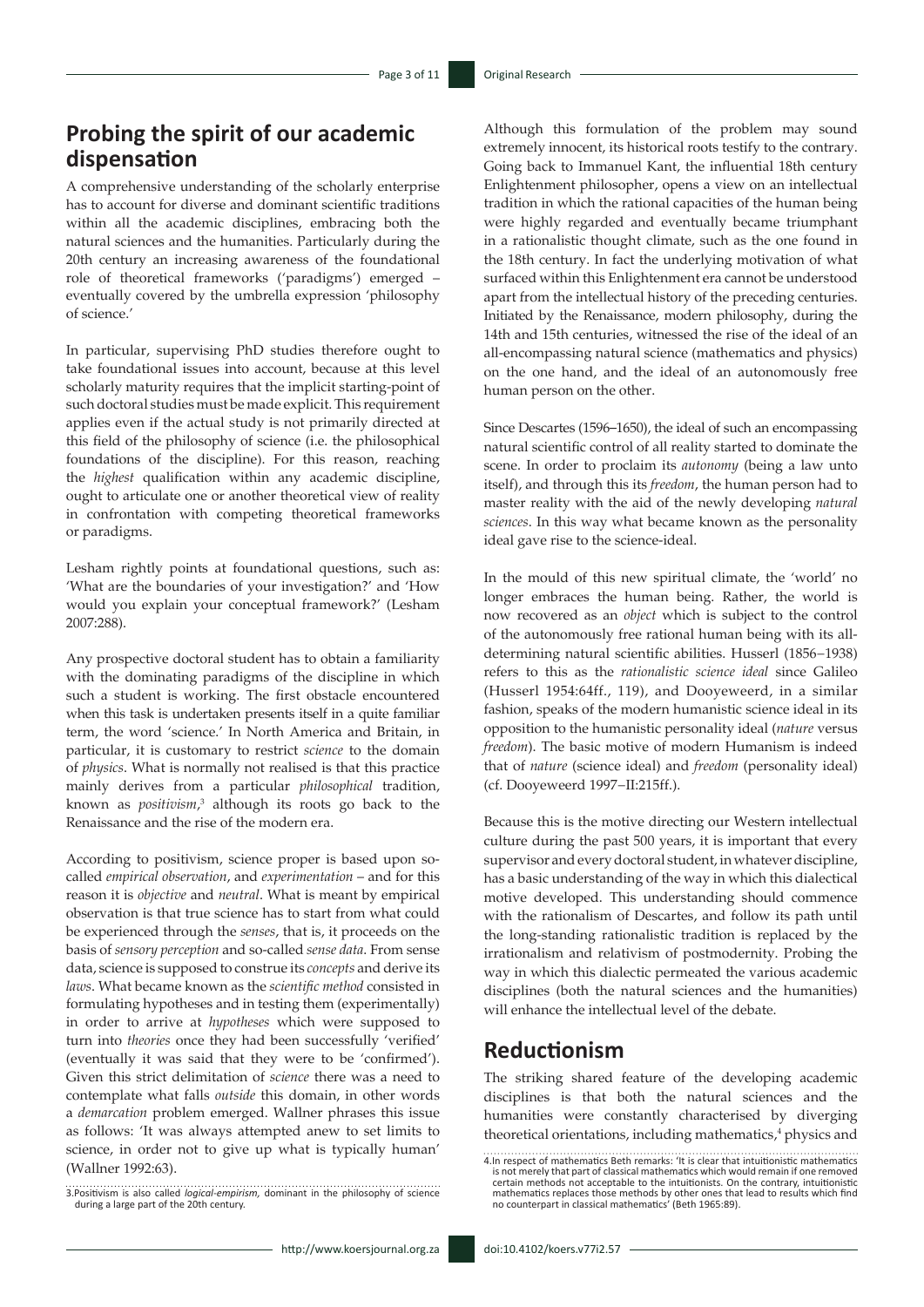even derived (or: *applied*) disciplines, such as engineering<sup>5</sup> and medicine<sup>6</sup>). The founder of modern (20th century) intuitionism, L.E.J. Brouwer (1964), spells out this 'difference in standpoint' with unambiguous clarity:

As a matter of course the languages of the two mathematical schools also diverge. And even in those mathematical theories which are covered by a neutral language, that is by a language understandable on both sides, each school operates with mathematical entities not recognized by the other one: there are intuitionist structures which cannot be fitted into any classical logical frame, and there are classical arguments not applicable to any introspective image. Likewise, in the theories mentioned, mathematical entities recognized by both parties on each side are found to contain satisfying theorems which for the other school are either false, or senseless, or even in a way contradictory. In particular, theorems based in intuitionism, but not in classical mathematics, often originate from the circumstance that for mathematical entities belonging to a certain species, the possession of a certain property imposes a special character on their way of development from the basic intuition, and that from this special character of their way of development from the basic intuition, properties ensue which for classical mathematics are false. A striking example is the intuitionist theorem that a full function of the unity continuum, that is a function assigning a real number to every non-negative real number not exceeding unity, is necessarily uniformly continuous. (p. 79)

This factual state of affairs fundamentally challenges the positivistic ideal of *objectivity* and *neutrality*. Moreover, these philosophically founded schools of thought within the disciplines are more often than not entangled in what should be labelled *reductionism* in a pejorative sense. Popper is unambiguous in his rejection of reductionism. Consistent with his view he holds: 'As a philosophy, reductionism is a failure' (Popper 1974:269). Goodfield (1974) gives a balanced assessment:

Reductionist methodology may have been extremely successful, but the history of science abounds with examples where forms of explanation, successful in one field, have turned out to be disastrous when imported into another. (p. 86)

A positive appreciation of reduction is, for example, found in the thought of Dawkins and Dennett (see Dennet 1995:80 ff). Surely there are also positive and largely unrelated connotations attached to the term *reduction* in different special sciences. For example, mathematicians may speak of the construction of numbers from sets and then designate it as 'reduction'. Separating chemical compounds into their simpler constituents is also known as 'reduction', and so on. We shall see that the idea of irreducibility precludes every

reductionist approach. The only meaningful option is to investigate the interconnections of what is irreducible. The challenge to all scholarship is to understand the *coherence of irreducibles* – or more strongly formulated: to understand in terms of the *coherence of irreducibles*! Whoever wants to avoid the reduction of what is irreducible opts for what ought to be designated as a *non-reductionist ontology*. <sup>7</sup>

In order to capture more problematic situations the term *reductionism* had emerged by the middle of the 20th century. In 1953 Quine used it in his discussion of 'The Verification Theory and Reductionism' (see Quine 1953:37ff) and in the early seventies the work 'Beyond Reductionism' appeared (see Koestler & Smythies 1972). In this work, Smith considers the scientist-philosopher Michael Polanyi to be 'perhaps the severest and most comprehensive critic of reductionism' because he 'was a major scientist of this century and was drawn into philosophical debate primarily because of the threat to scientific freedom, political democracy, and to humane values that he saw in reductionism.' To this Smith (1994) adds the remark:

His works *The Contempt of Freedom*, *The Logic of Liberty*, *Science Faith and Society*, *Personal Knowledge*, and *The Tacit Dimension* have as a common theme the criticism of reductionism in all its scientific, cultural and moral forms. (n.p.)

Compare the remarks of G.L. Smith, 'On Reductionism.'8 Putnam holds that scientism and relativism are reductionist theories (Putnam 1982:126). In respect of 'phenomenalism' he remarks:

the idea that the statements of science are translatable one by one into statements about what experiences we will have if we perform certain actions has now been given up as an unacceptable kind of reductionism. (Putnam 1982:187)

# **Logical validity and truth**

From an epistemological perspective another *intrinsic* consideration supports a non-reductionist approach. Logic as such, in its concern for the *validity* of arguments, has to accept the logical principles of identity and non-contradiction. However, these two principles merely enable one to realise that two contradictory statements cannot both be *true* in the same logical context. In order to establish the truth of a statement other logical principles are needed, first of all the principle of the *excluded middle*. 9

It is generally accepted that the *validity* of an argument ought to be distinguished from its *truth*. This convinced many scholars that there is a world of 'pure thinking,' stripped of any connections with the 'outer world.' Both predicate logic and propositional (formal) logic seem to operate only on the

8.See also Heitler (1972:60).

<sup>5.</sup>The most prominent negative influence on engineering is found in the pervasive<br>force of technicism in modern Western society. The well-known Dutch philosopher<br>of technology, Egbert Schuurman, analyses the nature and shor

<sup>6.</sup>A reductionist anatomical view of the human spine, linking it to our supposed quadruped ancestors, is an example of a medical practice in the grip of reductionism. Richard William Porter, who was the Director of Education and Training for the Royal College of Surgeons of Edinburgh, was mainly interested in spine and osteoporosis research (he is the author of many books and over 100 peer-reviewed articles). One of his merits is that he highlighted the fact that the assumed 'early' quadruped<br>phase of human beings led to therapeutic practices for reducing lordosis which<br>worsened the problem. Sarfati concludes: 'Evolutionary notions human spine have impeded the development of appropriate treatments for injured backs' (Sarfati 2010:282).

<sup>7.</sup>Be therefore aware of the difference between 'reduction' and 'reductionism', that is the absolutisation of reduction. Reduction is a valid and fruitful scientific method<br>(e.g., the rendering of physical states of affairs in mathematical terms). Reductionism<br>believes that explanation consists of reductio of Margenau below.

<sup>9.</sup>This principle concerns the case where the totality of what can be analysed is divided such that any statement either belongs to the one or the other part - there is no<br>third option (Latin: *tertium non datur*). Already Aristotle understood the principle of<br>the excluded middle (see Metaph. 1057a - see Aristo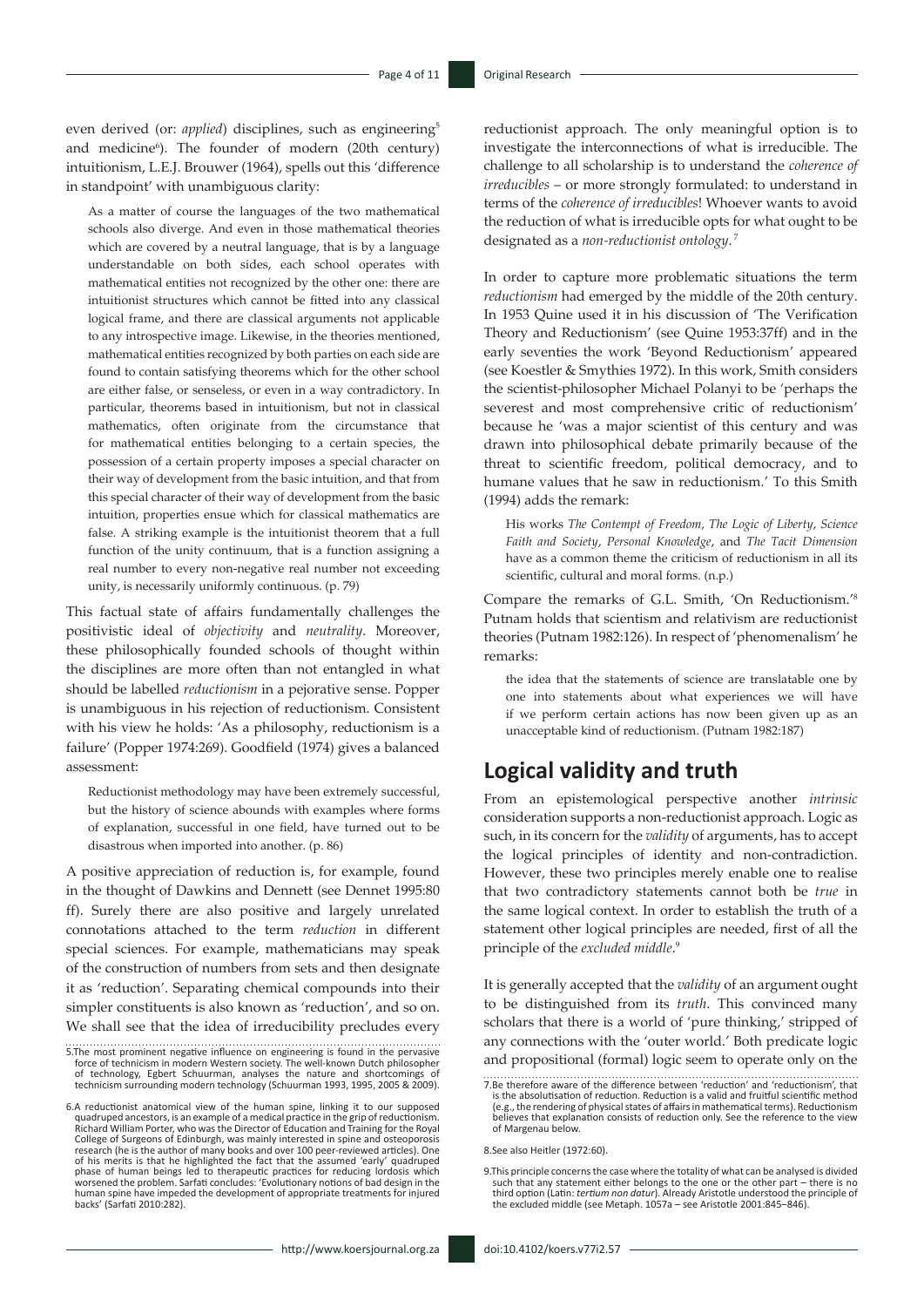basis of the logical principles of identity, (non-)contradiction and the excluded middle. For example, if one looks at the deductive syllogism in its four modes, whilst considering that there are four kinds of propositions involved – universal affirmative [A] and universal negative [E]; particular affirmative [I] and particular negative [O] – and then asks two questions:

- 1. how many inference patterns are there?
- 2. how many of these constitute valid inferences? then it is clear that, of the 256 possibilities, only a limited number are valid (p. 21).

In order to differentiate between valid and invalid inferences, an implicit or explicit use of the logical principles of identity and non-contradiction is required. Only on this basis is it possible to evaluate a particular inference as being *logically sound* or *illogical*. But this constitutes a normative contrary – only human beings with an accountably free will are able to act in conformity with logical principles or violate such principles. Also, the domain of propositional logic presupposes the said logical principles.

The entire distinction between subject and predicate – in its logical sense – is dependent upon the nature of *concepts*. Predicates normally explicate (logically identified and distinguished) traits brought together in the unity of a concept. Any property which is excluded from this logical unity of the concept cannot be predicated of it afterwards, except in an illogical way. If it were true that the concept '(material) body' excludes the property of weight [*mass*] to begin with – as Immanuel Kant asserts in his *Critique of Pure Reason* (1787, B:10ff) – then the so-called 'synthetic' proposition: 'all bodies are heavy' would be *illogical* because it violates the principle of non-contradiction.10

#### **Nuanced theories**

The claim that reductionism is unwarranted implicitly presupposes the conviction that 'irreducibles' and 'primitives' exist. Typical (reductionist) all-claims, such as that *everything is number* (the Pythagoreans), or *everything is interpretation* (postmodernism), challenge the idea of *uniqueness* and *irreducibility*. All-claims like these are mainly *monistic* in nature – in the sense that they want to find one single, all-encompassing perspective or principle of explanation capable of accounting for the entire diversity manifest in our experience of the universe. With reference to Einstein's thirty-year search for a unified field theory, Brian Greene, a specialist in the theory of *Super Strings*, for example, believes that physicists will find (have found) a framework fitting their insights into a 'seamless whole,' a 'single theory that, in principle, is capable of describing all phenomena' (Greene 2003:viii). He introduces *Super String theory* as the 'Unified Theory of Everything' (Greene 2003:15; see also pp. 364−370, 385−386).

A mere look at the *terms* used in Greene's claim shows that its formulation exceeds the confines of a *purely physical*

http://www.koersjournal.org.za doi:10.4102/koers.v77i2.57 -

perspective. Any physical theory, for that matter, is inevitably dependent upon *non-physical* terms – an insight that applies to all the academic disciplines. In Greene's remark the wholeparts relation features – he speaks of a 'seamless whole.' However, this relation finds its original 'seat' within the spatial aspect, for the core meaning of space – continuous extension – entails that in order to be continuous all the extended parts must be connected in the sense of cohering with each other. Yet, when all the parts are given, the *whole* is given as well, showing that *continuous extension* is simply synonymous with the *whole-parts relation* (see Strauss, 2009a:40ff; & Strauss 2009b:60−61, 224−225, 239−240, 353−355, 306−307, 406−408).

But perhaps the best argument in support of a non-reductionist ontology flows from the universal presence of *primitive terms* in all disciplines. Semantics, as a sub-discipline of general linguistics, had to accept 'meaning' as such as a primitive term. Similarly axiomatic set theory also had to accept primitive terms. For example, within Zermelo-Fraenkel set theory, 'member of $11$  is introduced as a primitive term – and Gödel once remarked that as yet we do not have a satisfactory non-circular definition of the term *set*. 12 Within set theory the primitive meaning of both number and space is therefore quite evident, for the *multiplicity* (number) of 'members' which are considered to be united into a *whole*. Our remark above, namely that continuous extension is synonymous to the whole-parts relation and the notion of *coherence*, is supported by a statement from Shapiro: 'coherence is not a rigorously defined mathematical notion, and there is no noncircular way to characterize it' (Shapiro 2000:13).

The acknowledgement of 'primitive terms' in connection with uniqueness and coherence highlights one element of the mentioned problem regarding the *coherence of irreducibles*. Gödel understood this issue in his own way. Yourgrau explains that he 'insisted that to know the primitive concepts, one must not only understand their relationships to the other primitives but must grasp them on their own, by a kind of 'intuition' (Yourgrau 2005:169). On the next page he adds that 'the fundamental concepts are primitive and their meaning is not exhausted by their relationships to other concepts.'

An argument in favour of the acknowledgement of irreducibility – as one side of the coin (with the mutual coherence of what is unique as the other side) – ought to show that an unwarranted reductionism is entangled in unsolved problems (normally referred to as contradictions, paradoxes or antinomies). We mentioned that Margenau defended a 'moderate reductionism' by pursuing the strategy consisting of reducing whatever can be reduced, without however

<sup>10.</sup>It is therefore significant that the prominent German logicians of the 19th century eventually turned this proposition into an 'analytic' statement (Lotze, Windelband, Sigwart).

<sup>11.</sup>See also the remark of Penelope, where she points out that within first order logic membership (ε) is 'its only non-logical symbol' (Penelope 2000:50). Whereas mathematical logic needs something non-logical, we have noted that likewise any physical theory is also in need of non-physical terms.

<sup>12.&#</sup>x27;The operation 'set of x's' (where the variable 'x' ranges over some given kind of objects) cannot be defined satisfactorily (at least not in the present state of knowledge), but can only be paraphrased by other expressions involving again the concept of set, such as: 'multitude of x's', 'combination of any number of x's', 'part of the totality of x's', 'part of the totality of som number of words (so that random sets are not excluded)ʹ (Gödel 1964:262).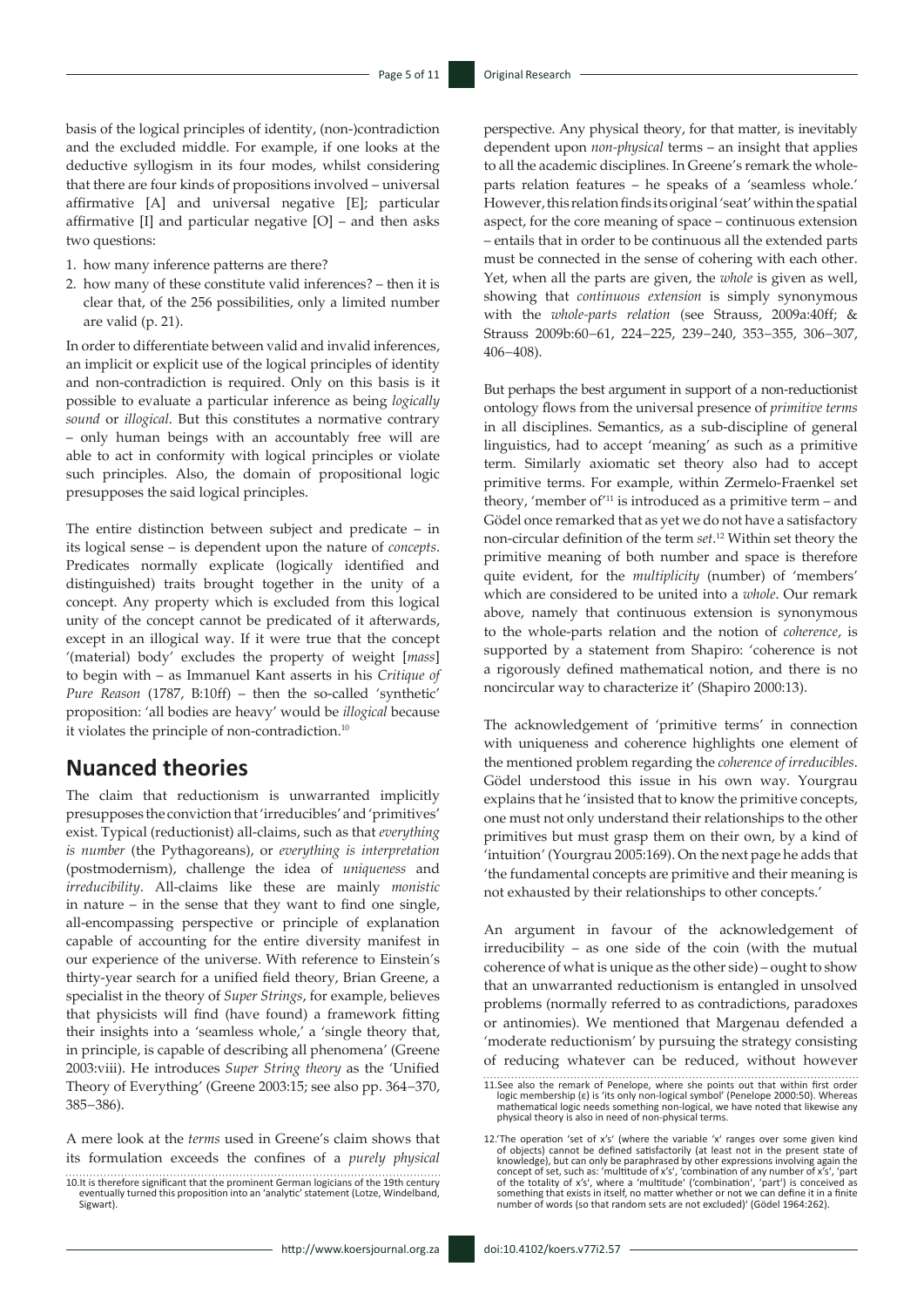ignoring emergence or persisting in reducing the irreducible' (cf. Margenau 1982:187, 196−197).

Ernst Cassirer, the philosopher from the neo-Kantian Marburg school (perhaps best known for his three volume work *Philosophy of Symbolic Forms*), is also explicit in this regard when he claims that a critical analysis of knowledge, in order to avoid a *regressus in infinitum*, has to accept certain basic functions that are not capable of being 'deduced' and not in need of a deduction (see Cassirer 1957:73).

This insight enabled us to connect the inevitable employment of such basic (and irreducible) concepts to the indefinable meaning-nuclei of the different (irreducible) modal aspects. Precisely because these concepts are basic, they cannot be defined straight away. Various disciplines acknowledge this state of affairs by explicitly introducing 'primitive terms.'

The inevitability of primitive terms, in their connection with the issue of the 'coherence of irreducibles,' at once also entails a fundamental criticism of the positivist program attempting to reduce knowledge to sense-data.

The implication of the issue regarding the *coherence of irreducibles* underscores the importance for research within all the disciplines not to fall short of an acknowledgement of the radical diversity within reality and a nuanced theoretical account of this diversity. At the same time it liberates us from the out-dated positivistic philosophy.

# **The impasse of positivism**

What positivism did not realise is that *sensory perception* primarily relates to things and events, that is to say, to the concrete *what* of experience, but that it does not give access to the (primitive) terms employed in describing the *how* of what has been observed. These terms, to be sure, stem from the various functional (modal) aspects of reality and these modal functions, as such, are never open to sensory perception. Nonetheless these aspects do provide theoretical thinking with modal terms (aspectual terms) that are indispensable for the formation of scientific concepts and theories. As soon as the inevitability of employing modal terms is acknowledged, the Achilles' heel of positivism is laid bare (see Strauss 2003). For example, the history of the concept of matter successively explored different modes of explanation – starting with the perspective of *number* and then proceeding to the aspect of *space*, the *kinematic* aspect and eventually the *physical* aspect of reality. The key question is whether or not these modal aspects could be observed in a sensory way. Can they be weighed, touched, measured or smelled? (see Strauss 2006a). Heitler refers to the Schrödinger wave-function which, according to him, cannot be observed in its mathematical existence, even though it is the instrument through which assertions about observable properties can be made (Heitler 1972:62).

We may add that in the formation of physical theories, it is never the case that a particular theoretical statement, as

such, is confronted directly with a *single sensory experience*. The above-mentioned formidable mathematician, Hermann Weyl, subscribes to the conception of Hugo Dingler in viewing physical theories in terms of what is called the principle of *symbolical construction*. Weyl (1966) holds the following view:

[*That the*] constructive character of the natural sciences, the situation that their individual propositions do not have a verifiable meaning in intuition (Anschauung), but that truth builds a system which can only as a whole be assessed. (p. 192)

Max Planck states a similar perspective in a concise way: Strictly seen it is totally impossible to find any physical question which can be assessed directly through measurements without the aid of a theory (Planck 1973:341).

Although Popper is sometimes associated with positivism, he considers himself a major figure in causing the death of positivism. One of his main concerns was also the problem of demarcation, given in the question: is it possible to elevate the isolated domain of 'science' to be the sole source of reliable knowledge of reality, or is it rather the case that even science, as such, is dependent upon assumptions that cannot be 'verified' by science itself? As it turned out, this question intimately coheres with the problem of induction (i.e. the nature of generalisations): is it possible to obtain knowledge with a claim to universality merely by investigating a limited number of instances?

Hacohen points out that Popper 'sought to overcome the gap the Wiener Kreis had opened between science and philosophy' (Hacohen 2002:195). By attempting this, Popper once again opened the avenue to historical perspectives, because there is no single discipline (special science) which does not, in one or another way, mirror within its own confines the successive trends manifested in the history of philosophy. At the same time these trends of thought are themselves interrelated in a twofold way. First of all they share an appeal to certain states of affairs within reality, and secondly they all respond, albeit in different ways, to these states of affairs.

# **Persistent themes and scientific revolutions**

Suppose we consider the definition of any special science – and then scrutinise it in terms of the difference between what is (ontically) given and how we responded to it. Theology is sometimes considered to consist of different groups of subjects, such as the dogmatological, ecclesiological, and bibliological groups. Yet identifying these groups of academic sub-disciplines does not clearly say what is studied by theology – it rather tells us something about the (sub-) disciplines involved in studying whatever it may be. Likewise, if one says that mathematics is set theory or is constituted by algebra and topology, merely the 'response-side' surfaces whilst the persistent, underlying ontic side is neglected. If we define a discipline in terms of what is currently practiced by those who are working within the discipline, our definition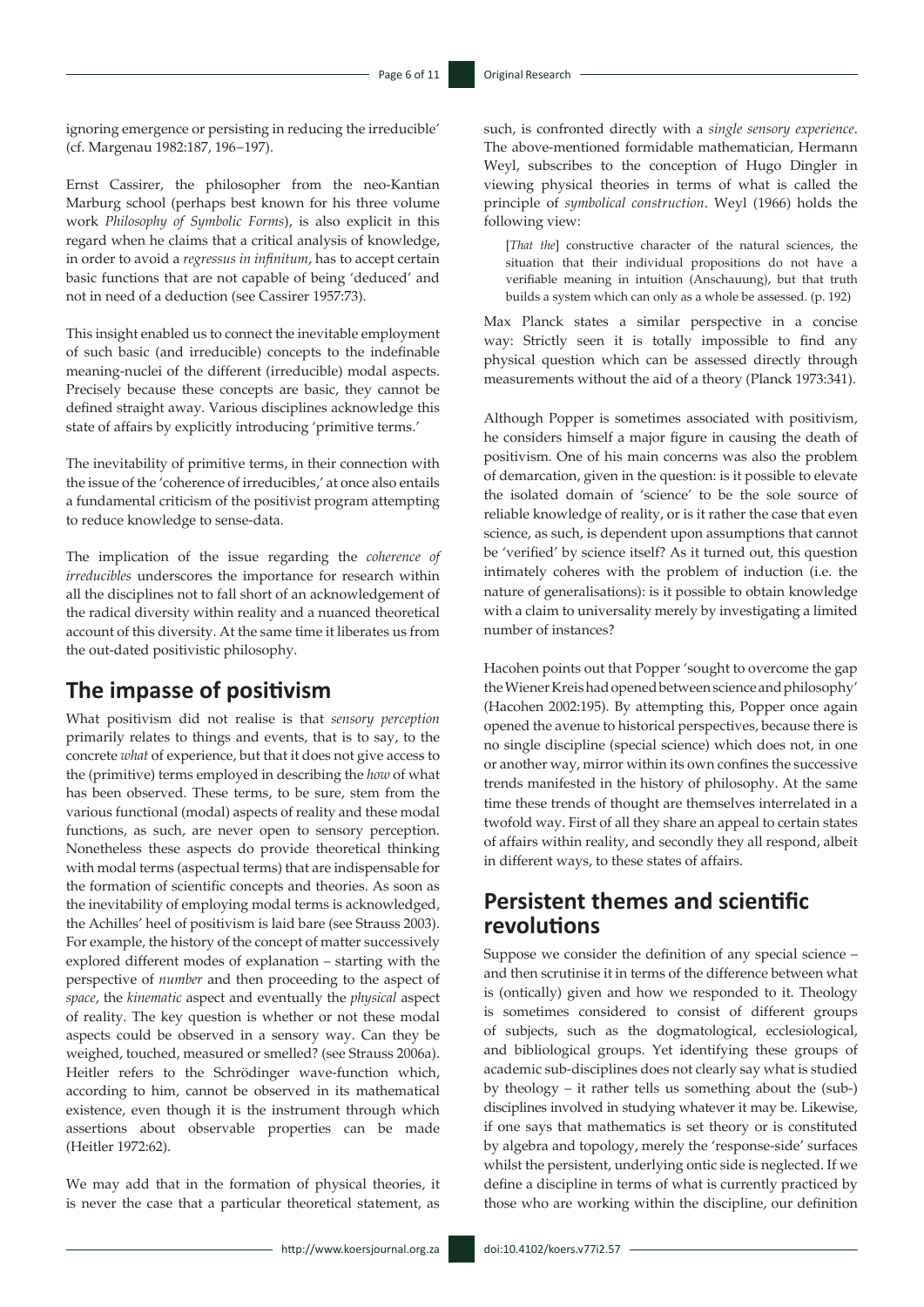is, by definition, historically *dated*. Surely, it is meaningless to say that Greek mathematics or Fermat, Bernoulli or Cauchy researched set theory. Therefore, in terms of the definition that mathematics is set theory, these thinkers were not mathematicians.

The alternative is to account for those aspects of reality delimiting the field of investigation of the various academic disciplines. Then it is quite easy to realise that mathematics, for example, has been concerned with the nature of number and space since its very inception (or discreteness and continuity).13 Likewise, in spite of different theoretical stances in respect of material things throughout the history of physics, the varying historical theories never succeeded in moving away from the kinematic and physical aspects of reality.

By combining the focus of Kuhn (1970) on scientific revolutions with Holton's emphasis on persistent themes, it becomes easier to maintain both perspectives at once – and this should be a challenge to the supervisor and doctoral student within every academic discipline. However, Holton points out that 'for every thematic informed theory used in any science there may also be found a theory using the opposite thema, or antithema'. Holton (1988) mentions the current search for:

'the constituents of 'elementary particles' … a pursuit that has made sense to scientists all the way back to Thales. It is nothing less than an *a priori* commitment that deserves to be called thematic' (p. 14)

It is clear that the underlying *ontic conditions* at stake are different from an *a priori* thematic commitment. What is actually required is discerning the ontic features of reality making possible all kinds of thematic commitments.

In the case of the mathematical meaning of number and space – always associated with our awareness of the primitive meaning of discreteness and continuity – it should indeed be understood that the ontic conditions making possible theoretical approaches in which it is attempted either to explain physical reality (*matter*) exclusively in terms of discreteness ('particles') or purely in terms of continuity (field theories), are not the product of theoretical reflection. It is clear that this distinction between *atomism* and *continuity* is based upon number and space as the two most basic modes of explanation of reality. In the attempt to understand matter, according to Stegmüller, also other unique modes of explanation surfaced (Stegmüller 1987):

- 1. the apparent indestructibility of matter.
- 2. the apparent or real limitless transformability of matter. (p. 91)

These two points highlight a theme known since early Greek philosophy – the relationship between *constancy* and *change*. Holton (1988) writes:

Since Parmenides and Heraclitus, the members of the thematic dyad of constancy and change have vied their loyalty, and to have, even since, Pythagoras and Thales, the efficacy of mathematics versus the efficacy of materialistic or mechanistic models. (p. 17)

When these last-mentioned problems are assessed in their coherence, it is immediately clear that they depend upon the third and fourth ontic modes of explanation in reality, namely the meaning of *kinematic persistence* ('immutability') and *physical changefulness* ('transformability').

Persistent themes are imbedded within *scholarly paradigms* or *theoretical views of reality*, sometimes also designated as *conceptual frameworks*. 14 Although explaining in sufficient detail what is really entailed in a theoretical framework exceeds the scope of this article, it should be noted that the complexity and reach of such a theoretical paradigm should encompass not only the *elementary basic concepts* of a discipline, but also the *compound* and *typical concepts*. 15 The remark quoted by Lesham, namely that in a workshop students had 'to define' their conceptual frameworks 'in a single sentence' (Lesham 2007:292) does reflect a fairly *reduced* understanding of the nature of a theoretical framework. A much better account of these issues is found in two publications made available under the editorship of Lategan (see Lategan & Lues, 2005 & Lategan, Hey, Holtzhausen, Truscott, & Vermeulen 2005). In these works a clear understanding of what is advocated in this article is found, even though more detailed arguments are currently advanced. Our aim is to take these issues a step further. The current literature within the field of higher education may benefit from the thrust of our current analyses because as such they are not articulated within it.

### **The aims of science**

In his work of the foundation of physics Stafleu (1980) discerns seven aims of scientific endeavours:

- 1. the explication of laws
- 2. the reduction and deduction of laws
- 3. abstraction or analysis
- 4. reconstruction or synthesis of typical laws<sup>16</sup>
- 5. identifying modal aspects (modes of explanation and relatedness) and exploring their backward and forward point connections with other aspects
- 6. objectification
- 7. explaining individual facts and phenomena. (pp. 8−29)

In the light of the foregoing considerations regarding theoretical views of reality – in their relation to the coherence of what is unique, and the other issues pertaining to a non-

15.Compare Strauss 2006a:125−270.

16.'Whereas typical laws can usually be found by induction and generalisation of empirical facts or lower level law statements, modal laws are found by<br>abstraction. Euclidean geometry, Galileo's discovery of the laws of motion ... and<br>thermodynamic laws are all examples of laws found by abstraction. experimental physics' (Stafleu 1980:11).

<sup>13.&#</sup>x27;Bridging the gap between the domains of discreteness and continuity, or between arithmetic and geometry, is a central, 'presumably even *the* central problem of the foundations of mathematics (Fraenkel *et al*. 1973:211).

<sup>14.</sup>Because the significant *Report*, *The PhD Study*, *An Evidence-based Study on how*  to meet the Demands of High-level Skills in an Emerging Economy (Jonathan 2010)<br>does not explicitly enter into an analysis of the role of theoretical paradigms on the doctoral level, our current suggestions should be seen as aimed at further exploring the starting-points provided in this Report. In the Report itself the word *paradigm* and the phrase *conceptual framework* are both just briefly mentioned (twice, to be precise).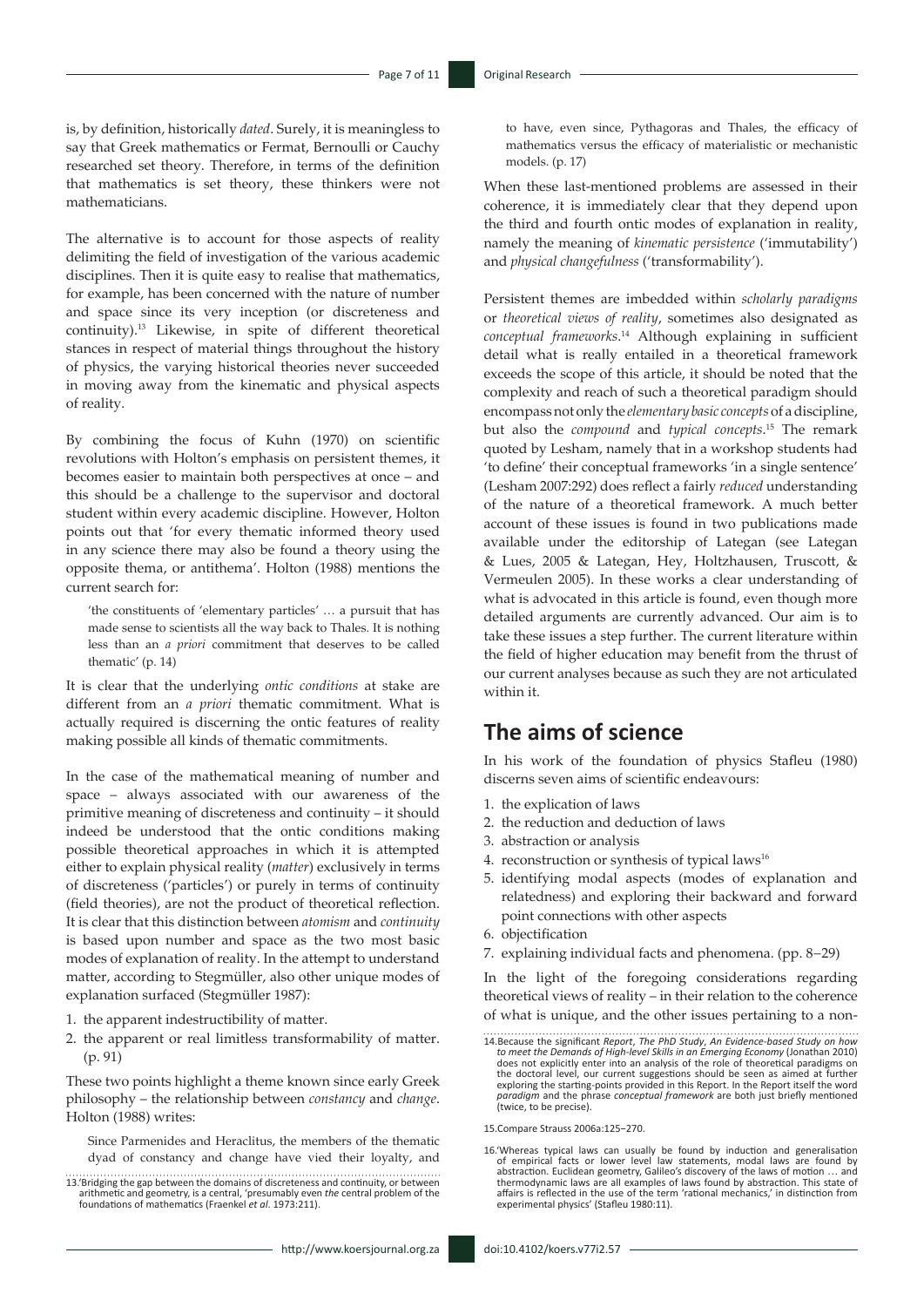reductionist ontology – the task and role of a supervisor is not simple at all. The positivistic ideal of the objectivity and neutrality of scholarly activities is currently out-dated – this is also the case within the domain of mathematics. Consider the title of a book written by Kline (1980): *Mathematics*, *The Loss of Certainty*, and note that the mathematician Hersh also questions the supposed *infallibility* and *objectivity* of mathematics (see Hersh 1997, Part One, Chapter 3, pp. 35−47).

### **Argumentative skills**

Within the process of supervising it is fundamental that the student should implement argumentative skills. An acquaintance with informal logic is basic. Suppose, for example, an academic concerned about crime and the legal system in South Africa makes the following statement in a class: 'You are all too bright to reject capital punishment!'

This statement first of all appeals to the intelligence (being 'bright') of the students without putting forward an argument either in favour or against capital punishment (within informal logic this is called an argument *ad hominem*). In the second place it refers to a widely held *negative attitude* towards not applying capital punishment without justifying this negative attitude [*argumentum ad invidiam*]. The third fallacy is seen in the attempt to persuade the students on the basis of *flattery* – crediting them with the quality of being 'bright,' once again without advancing any positive or negative argument for or against capital punishment [*argumentum ad captandum*]. Finally the statement contains a variant of the *ad populum* fallacy (directed towards a general sentiment, empathy or fear), in this case specifically directed towards the personal fear of students who may be afraid of being seen as non-intelligent by their lecturer or fellow students [*argumentum ad baculum*].17

Furthermore, one of the popular slogans of contemporary academic institutions is found in the idea that scholars (lecturers and students) ought to be *critical*. This ideal of *critical thinking* is *uncritically* repeated in many contexts – *uncritically* because one is never informed about the *criteria* that are to be applied whilst engaging in 'critical thinking'!

We have observed that two contradictory statements cannot both be *true* at the same time and in the same circumstances. However, in order to decide which one is true logic as such falls short. That truth is more than merely a *logical* issue was for the first time clearly seen by Leibniz in his formulation of the *principium rationis sufficientis*. This refers thinking *beyond* the limits of pure logicality. Ultimately all the mentioned logical principles rest on the basis of the ontic principle of the *excluded antinomy*. The latter principle brings to expression the irreducibility of what is unique – entailing that whenever an attempt is made to reduce any modal aspect to a different one, theoretical thought will inevitably be caught up in insurmountable *antinomies*.

Therefore the logical principle of non-contradiction is founded in this underlying ontic principle, namely the principle that forbids reducing one modal aspect to another one (see Dooyeweerd 1997–II: 36 ff.). This principle is ontic in nature and should be called the *principium exclusae antinomiae*. The above-mentioned perennial philosophical problem of explaining the coherence of what is unique and irreducible (the *coherence of irreducibles*) therefore opens the way to an acknowledgment of the foundational position of the *principium exclusae antinomiae* in respect of the logical *principle of non-contradiction* – and at once explains why the distinction between antinomy and contradiction is not purely logical in nature. The *principium exclusae antinomiae* not only depicts the limits of logic, but also underscores the significance of a non-reductionist ontology transcending the confines of logic. Ontological reductionism violates the *principium exclusae antinomiae* and it leads to disastrous consequences, entailing all kinds of logical contradictions. Even if we disregard possible underlying antinomies, a negation of the principle of non-contradiction is equally devastating. Hersh remarks: 'From any contradiction, all propositions (and their negations) follow! Everything's both true and false! The theory collapses in ruins' (Hersh 1997:31).

Zeno's argument: 'Something moving neither moves in the space it occupies, nor in the space it does not occupy' (Diels & Kranz 1959–1960, B Fr.3), is antinomic. It concerns a clash of *irreducible* laws. When a moving body is, at every moment of its 'movement,' in one specific place, it appears to be at rest, because 'being in one place' simply means 'not being in motion.'18 An antinomy emerges as soon as theoretical thought confuses what is ontically unique and irreducible. The attempt to explain movement in terms of space therefore results in a (theoretical) conflict between kinematic laws of motion and spatial laws. Stafleu suggests that one way to interpret Zeno's arguments 'against' motion is that he in fact demonstrates that motion cannot be explained by numerical and spatial relations (see Stafleu 1987:61). The same applies to the classical school in economics which attempted to reduce economic life to a physical equilibrium, as if economic life is governed by natural laws instead of economic principles, making possible the contrary: economic – un-economic.19 The possibility of conforming to or contradicting principles, that is to say, to act in norm-violating or norm-conformative ways, presupposes an accountable will with freedom of choice. It should therefore not be surprising that the naturalistic assumptions of Darwinism are spelled out explicitly by Dawkins (1996) when he categorically assumes an antinomic position that opposes any form of *normed accountablity*:

… if the universe were just electrons and selfish genes, …, [*It*] would manifest no intentions of any kind. In a universe of blind physical forces and genetic replication … [S]uch a universe would be neither evil nor good. … The universe we observe has

<sup>17.</sup>The habit of saying that we have many *choices* confuses *choice* with *options*: we normally have many options, but just one choice at a time.

<sup>18.</sup>However, in a letter to Moritz Schlick (07 June 1920) Einstein writes: 'Rest is a dynamic event in which the velocities are constantly zero, one that for our consideration is, in principle, equivalent to any other event of motion' (Einstein 2006:186).

<sup>19.</sup>Within the discipline of economics Milton Friedman and Von Hayek are well-known defenders of the classical school of Adam Smith and the free-market capitalism<br>entailed by it. It was superseded by the *neoclassical approach (from Cournot*<br>and Dupuit to Menger, Jevons, Walras and Pareto), the *marginali* and Keynes's 'General Theory' as well as alternative approaches to *competition* (Chamberlin and Robinson).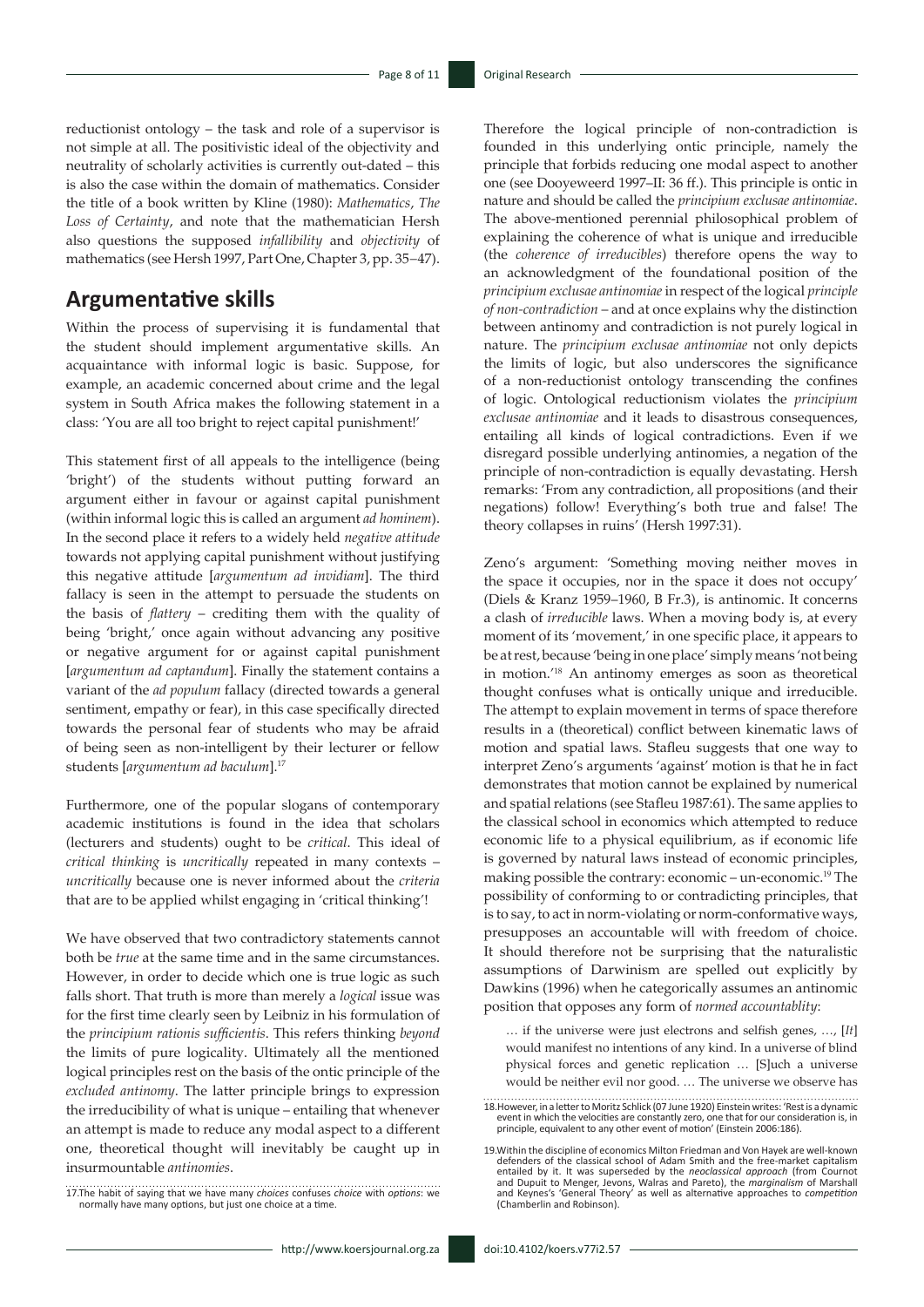precisely the properties we should expect if there is, at bottom, no design, no purpose, no evil and no good, nothing but blind, pitiless indifference. (p. 155)

In this sense antinomies therefore concern an *inter-modal* confusion, that is, a lack of distinguishing properly between *different* modes, functions or aspects of reality. The illogical concept of a square circle merely confuses two spatial figures – residing within the spatial aspect. A contradiction like this is intra-modal and therefore different from an antinomy which is inter-modal in nature.

The alternative to (antinomic) reductionism is given in an analysis of inter-modal connections presupposing their irreducibility. One of the richest implications enclosed in such an analysis is the fact that it is possible to come to a theoretical articulation of modal norms on the basis of analysing analogies (retro and anticipations) on the norm side of the normative aspects of reality.

### **Scientific communication and 'facts'**

One of the main challenges for supervision is to educate scholars to be able to communicate effectively with alternative and even opposing points of view. At the most basic level this involves the presence of *informal fallacies*. Then one may exercise immanent criticism by looking at internal inconsistencies (contradictions) by bringing into play the logical principle of non-contradiction and, if applicable, the principle of the excluded middle. Subsequently, a scientific position may be tested by applying the *principle of sufficient reason* (ground), which may lead to the exercise of *factual criticism*. Only after this has been accomplished is it meaningful to formulate an alternative point of view, for otherwise, that is, without factual and immanent criticism, a scholarly interaction (discussion) easily terminates in the proverbial: 'I say this and you say that, so what?'

It should be kept in mind, however, that the philosophy of science during the 20th century transcended the positivistic notion of 'brute facts.' Facts are structured, they occur within an ontic order – for this reason an arithmetical fact  $(2 + 2 = 4)$ differs from a geometrical fact  $(2 + 2) = \sqrt{8} - i$ t represents a *vector sum*), and so on. Because scholarship employs a theoretical framework in order to account for factual states of affairs even observation is said to be 'theory-laden.'

Look for example at the expectation Darwin (1859) had concerning 'numerous, fine, intermediate varieties' breaking 'down the distinction between species':

Geological research, …, yet has done scarcely anything in breaking down the distinction between species, by connecting them together by numerous, fine, intermediate varieties; and this not having been affected, is probably the greatest and most obvious of all the many objections which may be urged against my views. (p. 307)

However, with reference to invertebrate animals, Dawkins (1987) says:

And we find many of them already in an advanced state of evolution the very first time they appear. It is though they were just planted there, without any evolutionary history. (p. 229)

 $-$  http://www.koersjournal.org.za doi:10.4102/koers.v77i2.57  $-$ 

Stark refers to Gould: 'The extreme rarity of transitional forms in the fossil record (the professional secret of paleontologists) is the most prominent problem for Darwinism' (quoted by Van den Beukel 2005:105). According to Gould and Eldredge (1977) *stasis* (constancy) is the dominant pattern in paleontology:

The extreme rarity of transitional forms in the fossil record persists as the trade secret of paleontology. The evolutionary trees that adorn our textbooks have data only at the tips and nodes of their branches; the rest is inference, however reasonable, not evidence of fossils. (p. 14)

#### More recently Gould (2002) states:

The fossil record may, after all, be 99 percent imperfect, but if you can, nonetheless, sample a species at a large number of horizons well spread over several million years, and if these samples record no net change, with beginning and end points substantially the same, and with only mild and errant fluctuation among the numerous collections in between, then a conclusion of stasis rests on the *presence* of data, not on absence! In such cases, we must limit our lament about imperfection to a wry observation that nature, rather than human design, has established a sampling scheme by providing only occasional snapshots over a full interval. We might have preferred a more even temporal spacing of these snapshots, but so long as our samples span the temporal range of a species, with reasonable representation throughout, why grouse at nature's failure to match optimal experimental design – when she has, in fact, been very kind to us in supplying abundant information. *Stasis is data*. (p. 759)

When a 'gradualist' has to account for a new fossil, the Darwinian prejudice will position it in a line of slow, incremental change even though there are not fossils available to substantiate this interpretation. Gould, by contrast, will appreciate such a finding in terms of the dominant pattern of the fossil record: *stasis*.

On the same page Gould (2002) continues:

So if stasis could not be explained away as missing information, how could gradualism face this most prominent signal from the fossil record? The most negative of all strategies – a quite unconscious conspiracy of silence – dictated the canonical response of paleontologists to their observations of stasis. Again, a 'culprit' may be identified in the ineluctable embedding of observation within theory. (p. 759)

And then he makes a statement regarding *facts* which shows that he has 'digested' the thrust of the philosophy of science of the second half of the 20th century (Kuhn, Feyerabend, Lakatos, Stegmüller, Toulmin and others):

Facts have no independent existence in science, or in any human endeavor; theories grant differing weights, values, and descriptions, even to the most empirical and undeniable of observations. Darwin's expectations defined evolution as gradual change. Generations of paleontologists learned to equate the potential documentation of evolution with the discovery of insensible intermediacy in a sequence of fossils. In this context, stasis can only record sorrow and disappointment. (Gould 2002:759)

By contrast, within the tradition of reformational philosophy stasis is acknowledged and seen as pointing towards the order-diversity within creation – appreciated as being informed by the biblical life view.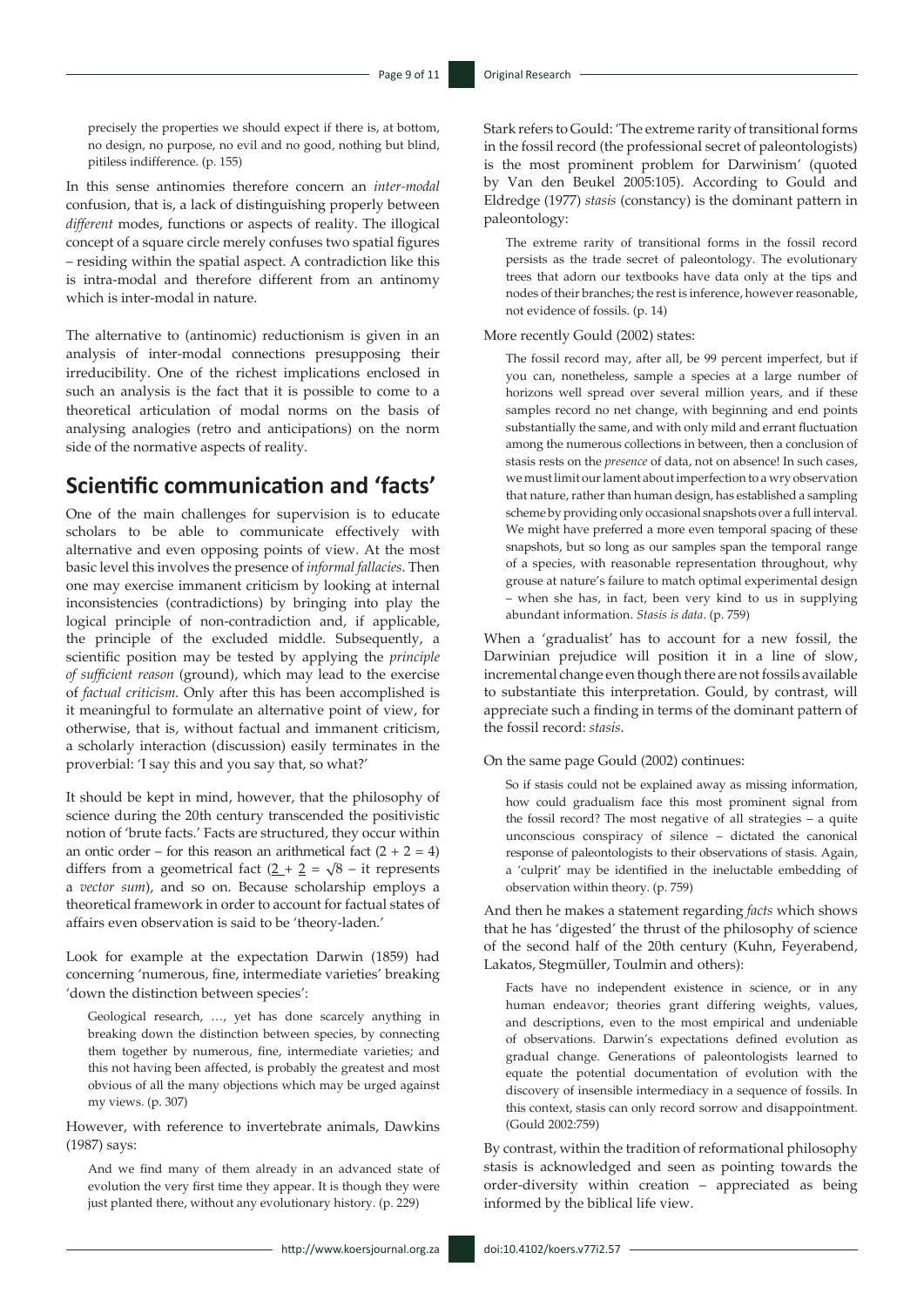# **The significance of an articulated academic culture for universities and society**

From the preceding considerations regarding the development of an articulated academic culture, it follows that a supervisor may consider its efforts significant if the doctoral student following this supervision masters all the skills, insights and strategies briefly alluded to above. It will serve the personal career of the student and it will explore the potential and possibilities of the student at the same time.

The university as an academic institution may benefit by investing more in the career of such a student in the spirit of 'growing your own timber.' A student participating in a well-grounded academic culture will be intellectually mature enough to handle the challenges of life, either within or outside the academia, with intellectual honesty and accountability.

We may summarise the key elements of my plea for establishing an academic culture at universities as follows (focused on the role of supervision). The supervisor should at least succeed in achieving the following goals:

- • To create an awareness amongst doctoral students regarding the diverse paradigms within the discipline in question (paradigms in the sense of an unavoidable theoretical view of reality).
- To obtain a brief overview of the modern era since the Renaissance, including the significance of the *Enlightenment* (the 18th century as the era of conceptual rationalism), the historicism of the 19th century and the linguistic turn of the 20th century.
- To be sensitive to manifestations of the nature-freedom dialectic permeating all academic disciplines since the Renaissance.
- To understand why positivism as a reductionist philosophy of science is currently outdated.
- To know the difference between *logical validity* and *scientific truth*, supported by the insight that through the principle of *sufficient reason* (ground) scientific thinking is pointed beyond logic to the ontic grounds upon which truth claims can be articulated.
- To account for *primitive terms* and the issue of *irreducibility* and, thus, respond to the perennial philosophical problem of the *coherence of irreducibles* found in all academic disciplines.
- • To realise that understanding and concept-formation always proceed from basic indefinable terms, explaining why defining cannot go on *ad infinitum*.
- To realise that a theoretical framework is much more comprehensive than something that could be summarised in a single paragraph.
- To appreciate both the elements of continuity and discontinuity within scholarly theories, also known as *persistent themes* and *scientific revolutions*.
- To be able to question the problematic and mistaken idea that certain sciences are 'exact' – with reference to examples from the natural sciences.
- To master argumentative skills at least those found and discussed in *informal logic*.
- To understand the nature of scholarly communication and in particular the status of 'facts' without the various academic disciplines. [*The example given in this context focused on the (neo)Darwinian belief in gradualism (with its apriori philosophical assumption regarding continuous transitions) and the reality of discontinuity (found in the fossil record and the currently living world), characterised by Stephan Gould as stasis (constancy).*]

Between the lines of these goals one may discern the necessity and importance of more explicit education in the field of philosophy of science because, without an understanding of the philosophical foundations of the various academic disciplines, supervision on the doctoral level may become a victim of one or another scientific paradigm, instead of selfcritically and consciously accounting for the theoretical view of reality from which both the supervisor and the doctoral student proceed (and it does not necessarily need to be the same paradigm!).

# **Acknowledgements**

#### **Competing interests**

The author declares that he has no financial or personal relationships which may have inappropriately influenced him in writing this article.

#### **References**

Aristotle, 2001, 'The Basic Works of Aristotle', in R. McKeon (ed.), with an Introduction by C.D.C. Reeve, The Modern Library, New York.

- Beth, E., 1965, *Mathematical Thought*, D. Reidel, Dordrecht.
- Brouwer, L.E.J., 1964, 'Consciousness, Philosophy, and Mathematics', in P. Benacerraf & H. Putnam (eds.), pp.78–84, *Philosophy of Mathematics*, *Selected Readings*, Basil Blackwell, Oxford.
- Cassirer, E., 1957, *Das Erkenntnisproblem in der Philosophie und Wissenschaft der neueren Zeit*, Kohlhammer Verlag, Stuttgart.
- Darwin, C., 1859, 'On the Origin of Species by Means of Natural Selection or the Preservation of favoured races in the struggle for life', with an Introduction by J.W. Burrow (ed.), 1968, Penguin Books, Harmondsworth.
- Dawkins, R., 1987, *The Blind Watchmaker*, W.W. Norton Co., New York.

Dawkins, R., 1996, *River out of Eden*, Phoenix, London.

- Dennet, D.C., 1995, *Darwin's Dangerous Idea. Evolution and the Meanings of Life*, Touchstone, New York.
- Diels, H. & Kranz, W., 1959−1960, *Die Fragmente der Vorsokratiker*, vols. I−III. Weidmannsche Verlagsbuchhandlung, Berlin.
- Dooyeweerd, H., 1997, *A New Critique of Theoretical Thought,* in D.F.M. Strauss (gen. ed.)*, Collected Works of Herman Dooyeweerd,* A Series vols. I−IV, Edwin Mellen, Lewiston.
- Einstein, A., 2006, *The Collected Papers of Albert Einstein,* vol. 10, tranls. A. Hentschel, University Press, Princeton.
- Elkana, Y., 2006, 'Unmasking Uncertainties and Embracing Contradictions: Graduate Education in the Sciences', in G.M. Golde & G.E. Walker (eds.), *Envisioning the<br>Future of Doctoral Education. Preparing Stewards of the Discipline, pp. 65–96<br>Carnegie Essays on the Doctorate, Jossey-bass, San Francisco.*
- Fraenkel, A., Bar-hillel, Y., Levy, A. & Van Dalen, D., 1973, *Foundations of Set Theory*, 2nd rev. edn., North Holland, Amsterdam.
- Gödel, K., 1964, 'What is Cantor's Continuum Problem?' in P. Benacerraf & H. Putnam (eds.), *Philosophy of Mathematics*, Basil Blackwell, Oxford.
- Golde, C.M. & Walker, G.E., 2006, *Envisioning the Future of Doctoral Education. Preparing Stewards of the Discipline, Carnegie Essays on the Doctorate*, Josseybass, San Francisco.
- Goodfield, J., 1974, 'Changing Strategies: A Comparison of Reductionist Attitudes in Biological and Medical Research in the Nineteenth and Twentieth Centuries', in T. Dobzhansky & F.J. Ayala (eds.), *Studies in the Philosophy of Biology. Reduction and Related Problems*, pp. 65–86, University of California Press, Berkeley.

Gould, S.J. & Eldredge, N., 1977 'Evolution's Erratic Pace', in *Natural History* 86, 5.